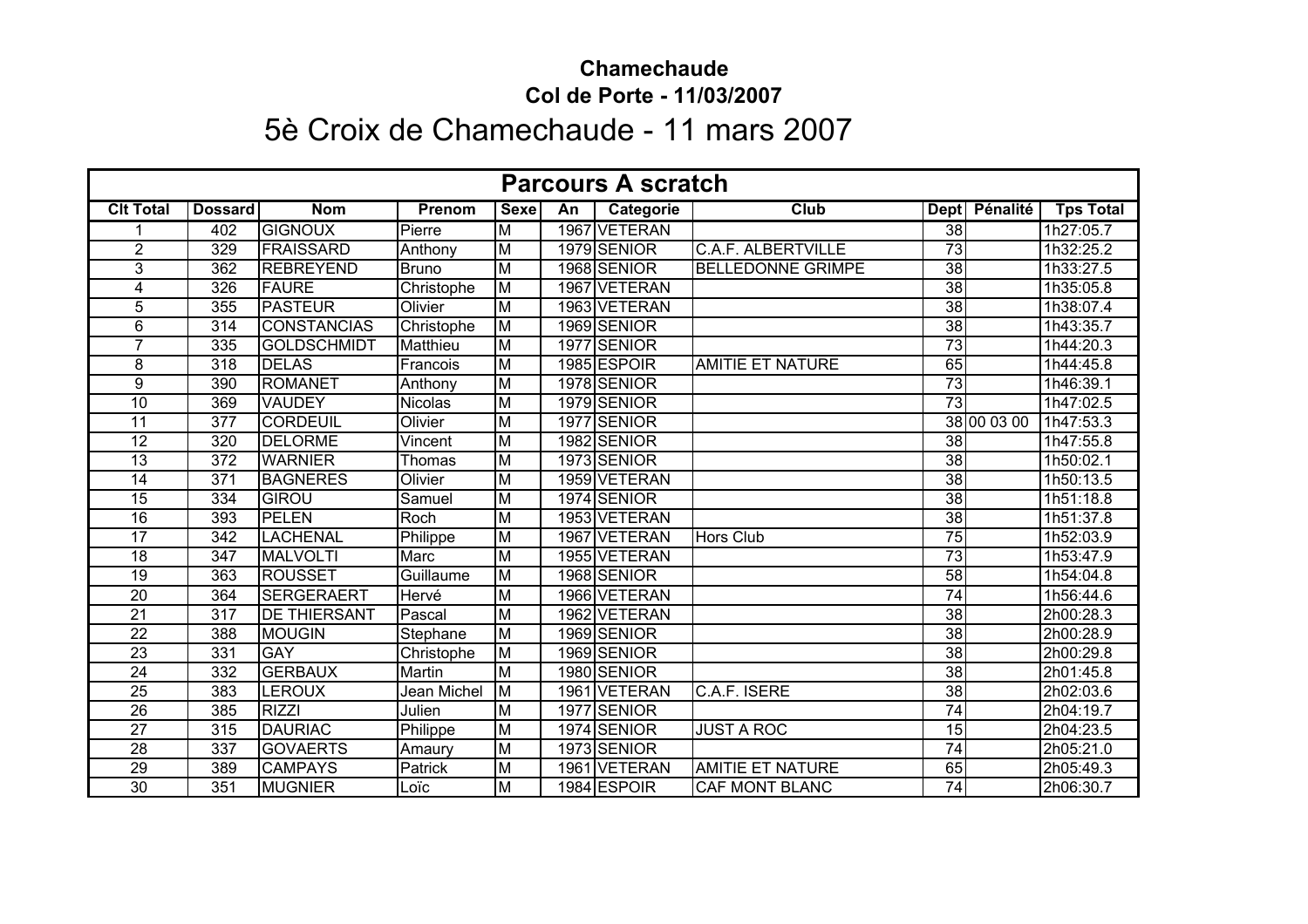## **Chamechaude Col de Porte - 11/03/2007**

| 31              | 368              | <b>VASSAL</b>         | Mathieu            | M                       | 1981 SENIOR  | O.L.G.A.                         | $\overline{38}$ | 2h06:33.1  |
|-----------------|------------------|-----------------------|--------------------|-------------------------|--------------|----------------------------------|-----------------|------------|
| $\overline{32}$ | 395              | <b>LAYE</b>           | Jerome             | M                       | 1971 SENIOR  |                                  | 38              | 2h07:18.6  |
| 33              | 354              | <b>OLLIER</b>         | Jean Jacques M     |                         | 1954 VETERAN |                                  | $\overline{38}$ | 2h07:36.1  |
| 34              | 376              | <b>GALLIN</b>         | Stéphane           | M                       | 1972 SENIOR  |                                  | 38 00 00 00     | 2h09:51.1  |
| $\overline{35}$ | $\overline{378}$ | <b>PELEN</b>          | Tom                | M                       | 1964 VETERAN |                                  | $\overline{38}$ | 2h09:56.4  |
| $\overline{36}$ | 323              | <b>DUCHATEL</b>       | Christophe         | M                       | 1964 VETERAN |                                  | $\overline{74}$ | 2h10:41.1  |
| $\overline{37}$ | $\overline{312}$ | <b>CHRISTIN</b>       | Jean Luc           | M                       | 1970 SENIOR  |                                  | 38 00 03 00     | 2h10:47.8  |
| 38              | 386              | <b>CHABOUD</b>        | Stephane           | M                       | 1968 SENIOR  | <b>GRIMP'TOUT</b>                |                 | 2h12:52.6  |
| 39              | 341              | <b>JOURDAN</b>        | André              | $\overline{\mathsf{M}}$ | 1964 VETERAN |                                  | 38              | 2h14:14.2  |
| 40              | 333              | <b>GIGNOUX</b>        | Damien             | M                       | 1943 VETERAN |                                  | $\overline{38}$ | 2h14:35.3  |
| 41              | 313              | <b>CLAUVEL</b>        | Thomas             | M                       | 1972 SENIOR  |                                  | 38 00 03 00     | 2h14:41.5  |
| 42              | 306              | <b>BLOCH</b>          | Serge              | M                       | 1964 VETERAN |                                  | $\overline{74}$ | Non Chrono |
| 43              | 357              | <b>PENHARD</b>        | <b>Bernadette</b>  | $\overline{\mathsf{F}}$ | 1986 ESPOIR  | <b>AMITIE ET NATURE</b>          | 65              | Non Chrono |
| $\overline{44}$ | 305              | <b>BLANC</b>          | Franck             | $\overline{M}$          | 1971 SENIOR  |                                  | 73              | Non Chrono |
| 45              | 375              | <b>LAVABRE</b>        | Marc               | $\overline{\mathsf{M}}$ | 1955 VETERAN | C.A.F. ISERE                     | $\overline{38}$ | Non Chrono |
| 46              | 380              | <b>CURCIO</b>         | Alexandre          | M                       | 1970 SENIOR  |                                  |                 | Non Chrono |
| 47              | $\overline{370}$ | <b>VIVIER</b>         | Frédéric           | M                       | 1973 SENIOR  |                                  | $\overline{38}$ | Non Chrono |
| 48              | 356              | <b>PASTEUR</b>        | Sylvie             | F                       | 1963 VETERAN |                                  | $\overline{38}$ | Non Chrono |
| 49              | 391              | <b>TOURRES</b>        | Francois           | M                       | 1965 VETERAN | C.A.F. ISERE                     | $\overline{38}$ | Non Chrono |
| $\overline{50}$ | 396              | <b>SESTIER CARLIN</b> | Fabienne           | F                       | 1977 SENIOR  |                                  | $\overline{38}$ | Non Chrono |
| 51              | $\overline{327}$ | <b>FAVRE</b>          | Armelle            | F                       | 1956 VETERAN |                                  |                 | Non Chrono |
| 52              | 381              | FREZARD               | Benoit             | M                       | 1982 SENIOR  |                                  | $\overline{74}$ | Non Chrono |
| 53              | 394              | <b>IMBERT</b>         | Christophe         | M                       | 1981 SENIOR  |                                  | 38              | Non Chrono |
| $\overline{54}$ | $\overline{311}$ | <b>CHEVALIER</b>      | David              | M                       | 1977 SENIOR  |                                  | $\overline{73}$ | Non Chrono |
| $\overline{55}$ | 350              | <b>MITTON</b>         | Nicolas            | M                       | 1971 SENIOR  |                                  | $\overline{38}$ | Non Chrono |
| $\overline{56}$ | 359              | <b>PEYLIN</b>         | Philippe           | $\overline{M}$          | 1968 SENIOR  |                                  | $\overline{75}$ | Non Chrono |
| 57              | $\overline{348}$ | <b>MAUER</b>          | Frank              | $\overline{M}$          | 1965 VETERAN |                                  | 58              | Non Chrono |
| 58              | $\overline{374}$ | PETIT                 | Bertrand           | M                       | 1981 SENIOR  |                                  | $\overline{38}$ | Non Chrono |
| 59              | 399              | <b>GENSE</b>          | Samuel             | M                       | 1972 SENIOR  |                                  | $\overline{38}$ | Non Chrono |
| 60              | 403              | <b>GIBELLO</b>        | <b>Pierre Yves</b> | M                       | 1967 VETERAN |                                  | 38              | Non Chrono |
| 61              | 387              | <b>NICOLET</b>        | Aurelie            | F                       | 1975 SENIOR  |                                  | $\overline{38}$ | Non Chrono |
| 62              | 330              | <b>GACHET</b>         | Chris              | F                       | 1971 SENIOR  |                                  | $\overline{38}$ | Non Chrono |
| 63              | 336              | <b>GOURDON</b>        | Philippe           | M                       | 1960 VETERAN |                                  | 69              | Non Chrono |
| 64              | 316              | <b>DE BERNON</b>      | Laurent            | M                       | 1972 SENIOR  |                                  | $\overline{38}$ | Non Chrono |
| 65              | 358              | PEROL                 | Pascal             | M                       | 1964 VETERAN | <b>GROUPE ALPINISTES GAULOIS</b> | 63              | Non Chrono |
| 66              | 400              | <b>LEON</b>           | Didier             | M                       | 1960 VETERAN |                                  | $\overline{38}$ | Non Chrono |